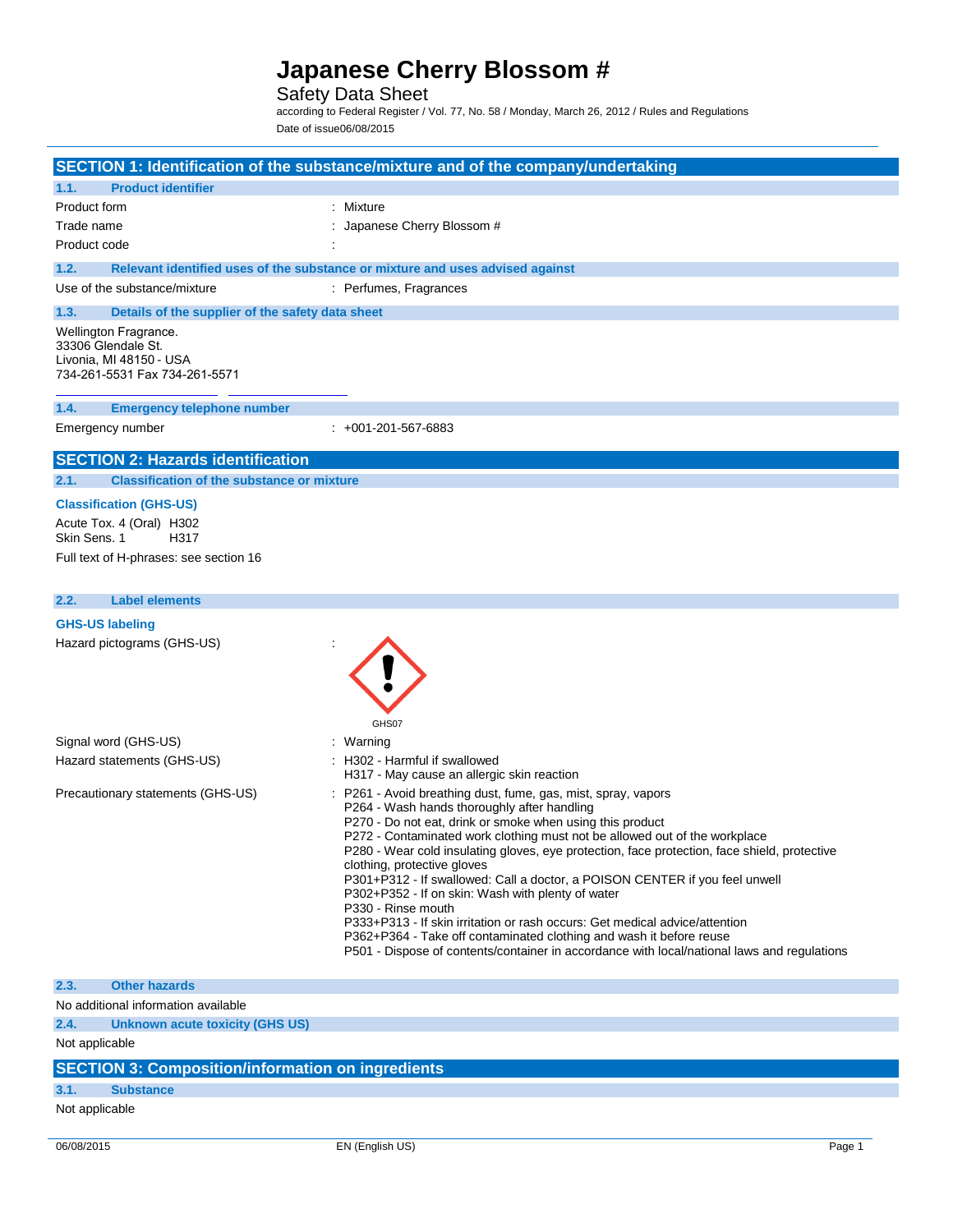### Safety Data Sheet

according to Federal Register / Vol. 77, No. 58 / Monday, March 26, 2012 / Rules and Regulations

| 3.2.<br><b>Mixture</b>              |                           |                      |                                                                                                                       |
|-------------------------------------|---------------------------|----------------------|-----------------------------------------------------------------------------------------------------------------------|
| <b>Name</b>                         | <b>Product identifier</b> | $\frac{9}{6}$        | <b>Classification (GHS-US)</b>                                                                                        |
| Benzyl benzoate                     | (CAS No) 120-51-4         | $10 - 40$            | Acute Tox. 4 (Oral), H302<br>Aquatic Chronic 2, H411                                                                  |
| Hexyl cinnamic aldehyde             | (CAS No) 101-86-0         | $1.24 - 5.24$        | Skin Sens. 1B. H317<br>Aquatic Chronic 2, H411                                                                        |
| Linalool                            | (CAS No) 78-70-6          | $0.93 - 3.93$        | Flam. Lig. 4, H227<br>Eye Irrit. 2A, H319<br>Skin Sens. 1B, H317                                                      |
| acetyl cedrene                      | (CAS No) 32388-55-9       | $0.899 - 3.799$      | Skin Sens. 1B. H317<br>Aquatic Chronic 1, H410                                                                        |
| Butylphenyl methylpropional         | (CAS No) 80-54-6          | $0.744 - 3.144$      | Acute Tox. 4 (Oral), H302                                                                                             |
| Linalyl acetate                     | (CAS No) 115-95-7         | $0.744 - 3.144$      | Flam. Lig. 4, H227<br>Skin Irrit. 2. H315<br>Eye Irrit. 2A, H319                                                      |
| 2-Hydroxybenzoic acid, benzyl ester | (CAS No) 118-58-1         | $0.589 - 2.489$      | Skin Sens. 1B. H317<br>Aquatic Chronic 2, H411                                                                        |
| Hexyl salicylate                    | (CAS No) 6259-76-3        | $0.3875 -$<br>1.6375 | Skin Irrit. 2. H315<br>Eye Irrit. 2A, H319<br>Skin Sens. 1B, H317<br>Aquatic Acute 1. H400<br>Aquatic Chronic 1, H410 |
| Citronellol pure                    | (CAS No) 106-22-9         | $0.341 - 1.441$      | Skin Irrit. 2, H315<br>Eye Irrit. 2A, H319<br>Skin Sens. 1B, H317                                                     |
| Aldehyde C-16                       | (CAS No) 77-83-8          | $0.1 - 1$            | <b>Skin Sens. 1. H317</b><br>Aquatic Chronic 2, H411                                                                  |
| Geraniol                            | (CAS No) 106-24-1         | $0.1 - 1$            | Skin Irrit. 2, H315<br>Eye Dam. 1, H318<br>Skin Sens. 1, H317                                                         |

Allergen report available upon request.

Full text of H-phrases: see section 16

|      | <b>SECTION 4: First aid measures</b>                                       |                                                                                                                                                                                                                                                                                                                                                                                                                        |
|------|----------------------------------------------------------------------------|------------------------------------------------------------------------------------------------------------------------------------------------------------------------------------------------------------------------------------------------------------------------------------------------------------------------------------------------------------------------------------------------------------------------|
| 4.1. | <b>Description of first aid measures</b>                                   |                                                                                                                                                                                                                                                                                                                                                                                                                        |
|      | First-aid measures general                                                 | : Never give anything by mouth to an unconscious person. If you feel unwell, seek medical<br>advice (show the label where possible).                                                                                                                                                                                                                                                                                   |
|      | First-aid measures after inhalation                                        | : Allow victim to breathe fresh air. Allow the victim to rest.                                                                                                                                                                                                                                                                                                                                                         |
|      | First-aid measures after skin contact                                      | Remove affected clothing and wash all exposed skin area with mild soap and water, followed<br>by warm water rinse. Wash with plenty of soap and water. If skin irritation or rash occurs: Get<br>immediate medical advice/attention. Get medical advice/attention. Specific treatment (see<br>Wash skin with plenty of water, Call a physician immediately on this label). Wash contaminated<br>clothing before reuse. |
|      | First-aid measures after eye contact                                       | Rinse immediately with plenty of water. Obtain medical attention if pain, blinking or redness<br>persist.                                                                                                                                                                                                                                                                                                              |
|      | First-aid measures after ingestion                                         | Rinse mouth. Do NOT induce vomiting. Obtain emergency medical attention. Call a POISON<br>CENTER or doctor/physician if you feel unwell.                                                                                                                                                                                                                                                                               |
| 4.2. | Most important symptoms and effects, both acute and delayed                |                                                                                                                                                                                                                                                                                                                                                                                                                        |
|      | Symptoms/injuries after inhalation                                         | : May cause an allergic skin reaction.                                                                                                                                                                                                                                                                                                                                                                                 |
|      | Symptoms/injuries after ingestion                                          | : Swallowing a small quantity of this material will result in serious health hazard.                                                                                                                                                                                                                                                                                                                                   |
| 4.3. | Indication of any immediate medical attention and special treatment needed |                                                                                                                                                                                                                                                                                                                                                                                                                        |
|      | No additional information available                                        |                                                                                                                                                                                                                                                                                                                                                                                                                        |
|      | <b>SECTION 5: Firefighting measures</b>                                    |                                                                                                                                                                                                                                                                                                                                                                                                                        |
| 5.1. | <b>Extinguishing media</b>                                                 |                                                                                                                                                                                                                                                                                                                                                                                                                        |
|      | Suitable extinguishing media                                               | : Foam. Dry powder. Carbon dioxide. Water spray. Sand.                                                                                                                                                                                                                                                                                                                                                                 |
|      | Unsuitable extinguishing media                                             | : Do not use a heavy water stream.                                                                                                                                                                                                                                                                                                                                                                                     |
| 5.2. | Special hazards arising from the substance or mixture                      |                                                                                                                                                                                                                                                                                                                                                                                                                        |
|      | No additional information available                                        |                                                                                                                                                                                                                                                                                                                                                                                                                        |
| 5.3. | <b>Advice for firefighters</b>                                             |                                                                                                                                                                                                                                                                                                                                                                                                                        |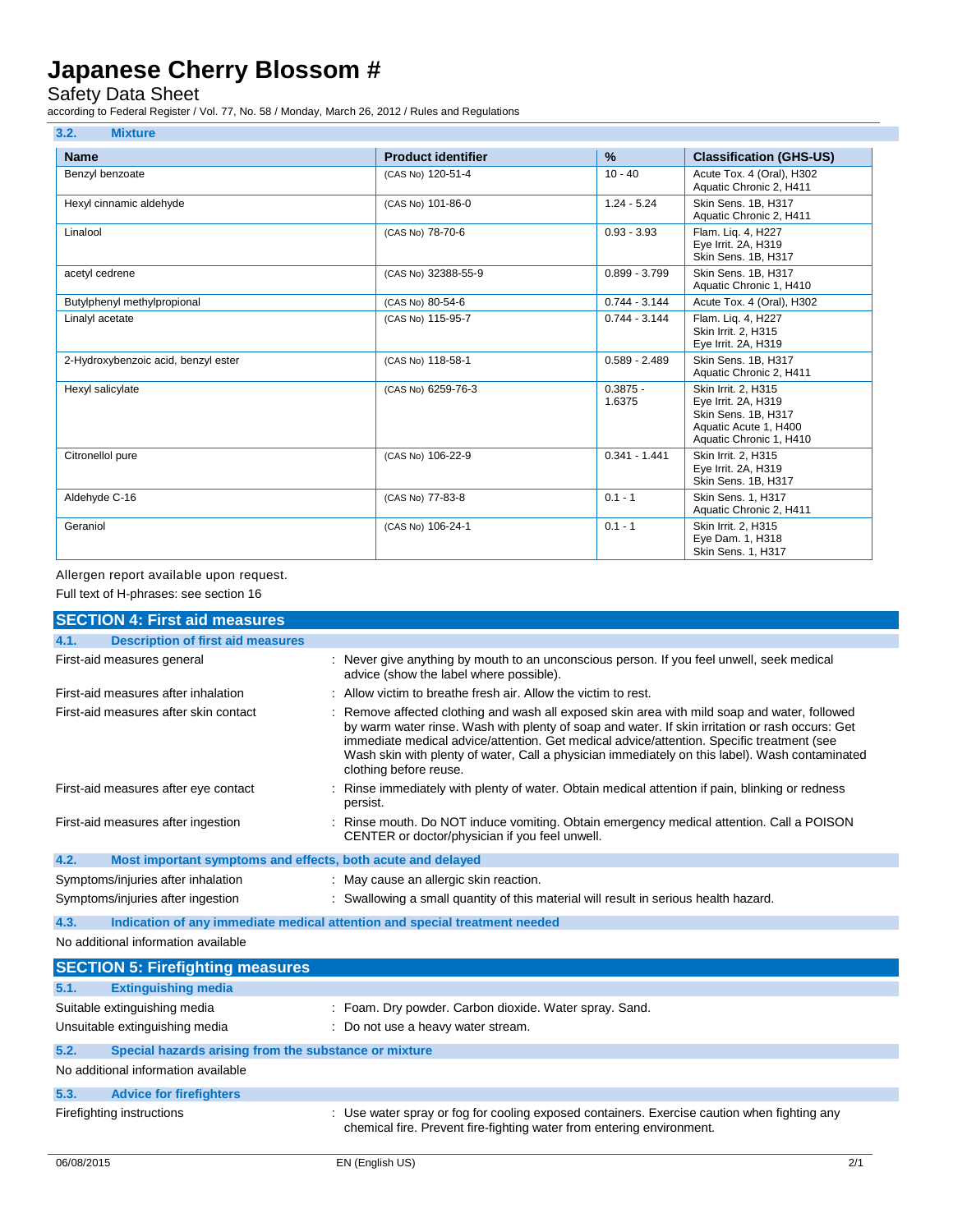Safety Data Sheet

according to Federal Register / Vol. 77, No. 58 / Monday, March 26, 2012 / Rules and Regulations

Protection during firefighting  $\blacksquare$ : Do not enter fire area without proper protective equipment, including respiratory protection. **SECTION 6: Accidental release measures 6.1. Personal precautions, protective equipment and emergency procedures 6.1.1. For non-emergency personnel** Emergency procedures **in the case of the Contract Execute** Evacuate unnecessary personnel. **6.1.2. For emergency responders** Protective equipment **interval and the Community** Equip cleanup crew with proper protection. Emergency procedures in the set of the set of the Senate area. **6.2. Environmental precautions** Prevent entry to sewers and public waters. Notify authorities if liquid enters sewers or public waters. **6.3. Methods and material for containment and cleaning up** Methods for cleaning up example of the solids with inert solids, such as clay or diatomaceous earth as soon as possible. Collect spillage. Store away from other materials. **6.4. Reference to other sections** See Heading 8. Exposure controls and personal protection. **SECTION 7: Handling and storage 7.1. Precautions for safe handling** Precautions for safe handling : Wash hands and other exposed areas with mild soap and water before eating, drinking or smoking and when leaving work. Provide good ventilation in process area to prevent formation of vapor. Avoid breathing dust, fume, gas, mist, spray, vapors. Hygiene measures **included in the state of the state of the state of the state of the state of the state of the state of the state of the state of the state of the state of the state of the state of the state of the state** Contaminated work clothing should not be allowed out of the workplace. Wash contaminated clothing before reuse. **7.2. Conditions for safe storage, including any incompatibilities** Storage conditions **interpret only in the original container in a cool, well ventilated place away from : Keep away from** heat, hot surfaces, sparks, open flames and other ignition sources. No smoking. Keep container closed when not in use. Incompatible products : Strong bases. Strong acids. Incompatible materials **incompatible materials** : Sources of ignition. Direct sunlight. **7.3. Specific end use(s)** No additional information available **SECTION 8: Exposure controls/personal protection**

|                                                    | باباد الخاطبات المتحافي الاختفاء المائد الخاطب المواقع الخيارات المتناق المتخاطبان واختصال بالمستنق المتحافظ والمتحا |                                                       |                                                                 |
|----------------------------------------------------|----------------------------------------------------------------------------------------------------------------------|-------------------------------------------------------|-----------------------------------------------------------------|
| 8.1.                                               | <b>Control parameters</b>                                                                                            |                                                       |                                                                 |
|                                                    | Japanese Cherry Blossom #                                                                                            |                                                       |                                                                 |
| <b>ACGIH</b>                                       |                                                                                                                      | Not applicable                                        |                                                                 |
| <b>OSHA</b>                                        |                                                                                                                      | Not applicable                                        |                                                                 |
| 8.2.                                               | <b>Exposure controls</b>                                                                                             |                                                       |                                                                 |
|                                                    | Personal protective equipment                                                                                        |                                                       | : Avoid all unnecessary exposure.                               |
|                                                    | Hand protection                                                                                                      |                                                       | : Wear protective gloves.                                       |
| Eye protection                                     |                                                                                                                      |                                                       | : Chemical goggles or safety glasses.                           |
|                                                    | Respiratory protection                                                                                               |                                                       | : Wear appropriate mask.                                        |
|                                                    | Other information                                                                                                    |                                                       | : Do not eat, drink or smoke during use.                        |
| <b>SECTION 9: Physical and chemical properties</b> |                                                                                                                      |                                                       |                                                                 |
| 9.1.                                               |                                                                                                                      | Information on basic physical and chemical properties |                                                                 |
| Dhugical state                                     |                                                                                                                      |                                                       | $\cdot$ $\cdot$ $\cdot$ $\cdot$ $\cdot$ $\cdot$ $\cdot$ $\cdot$ |

| Physical state | : Liquid            |
|----------------|---------------------|
| Color          | : Colorless         |
| Odor           | $:$ Floral          |
| Odor threshold | : No data available |
| рH             | : No data available |
|                |                     |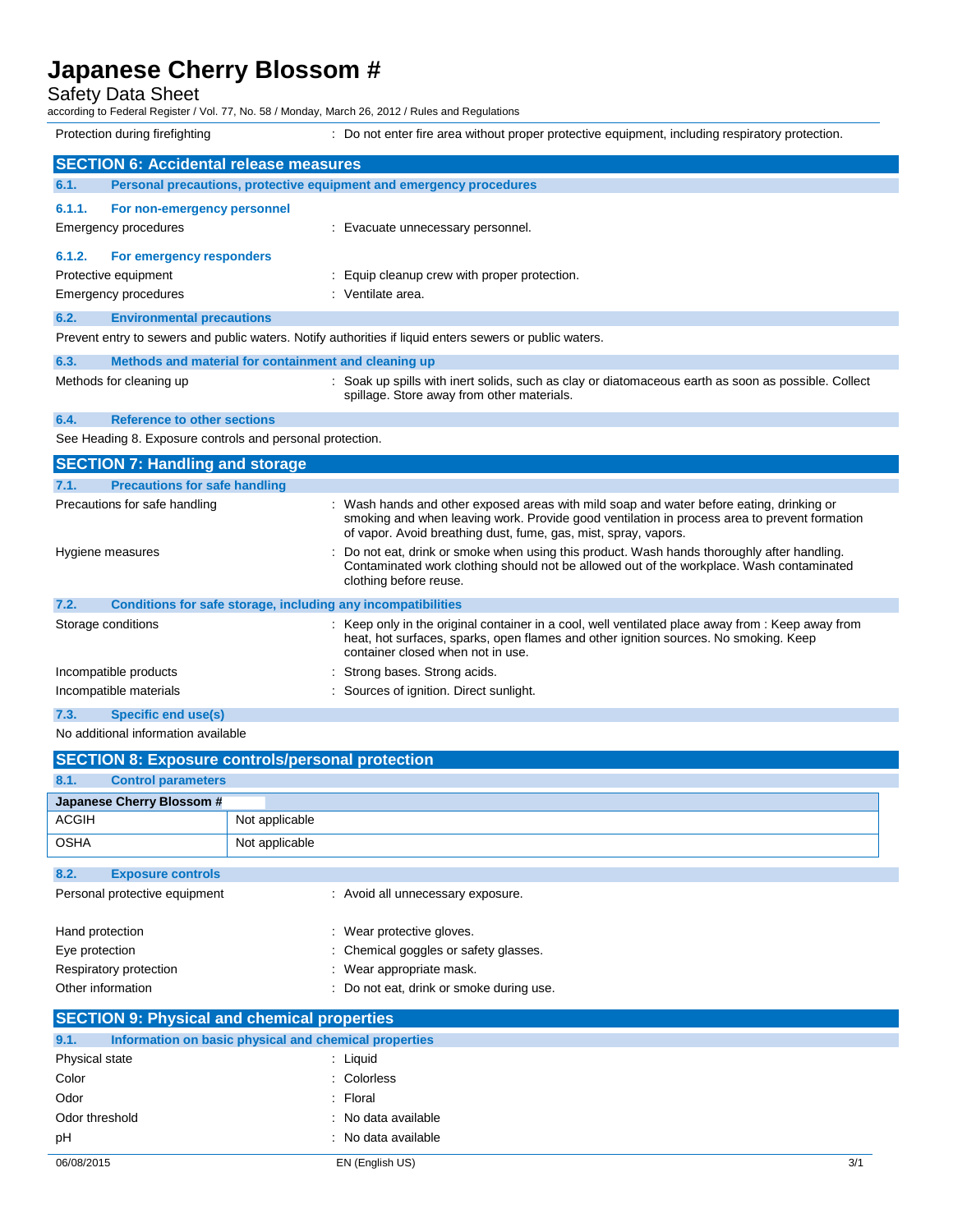## Safety Data Sheet

according to Federal Register / Vol. 77, No. 58 / Monday, March 26, 2012 / Rules and Regulations

| Relative evaporation rate (butyl acetate=1) | : No data available |
|---------------------------------------------|---------------------|
| Melting point                               | No data available   |
| Freezing point                              | No data available   |
| Boiling point                               | No data available   |
| Flash point                                 | $>93.33$ °C         |
| Auto-ignition temperature                   | No data available   |
| Decomposition temperature                   | No data available   |
| Flammability (solid, gas)                   | No data available   |
| Vapor pressure                              | No data available   |
| Relative vapor density at 20 °C             | No data available   |
| Relative density                            | $\approx$ 1.06      |
| Solubility                                  | No data available   |
| Log Pow                                     | No data available   |
| Log Kow                                     | No data available   |
| Viscosity, kinematic                        | No data available   |
| Viscosity, dynamic                          | No data available   |
| <b>Explosive properties</b>                 | No data available   |
| Oxidizing properties                        | No data available   |
| <b>Explosion limits</b>                     | No data available   |

#### **9.2. Other information**

### No additional information available

|                  | <b>SECTION 10: Stability and reactivity</b>          |                               |
|------------------|------------------------------------------------------|-------------------------------|
| 10.1.            | <b>Reactivity</b>                                    |                               |
|                  | No additional information available                  |                               |
| 10.2.            | <b>Chemical stability</b>                            |                               |
| Not established. |                                                      |                               |
| 10.3.            | <b>Possibility of hazardous reactions</b>            |                               |
| Not established. |                                                      |                               |
| 10.4.            | <b>Conditions to avoid</b>                           |                               |
|                  | Direct sunlight. Extremely high or low temperatures. |                               |
| 10.5.            | <b>Incompatible materials</b>                        |                               |
|                  | Strong acids. Strong bases.                          |                               |
| 10.6.            | <b>Hazardous decomposition products</b>              |                               |
|                  | fume. Carbon monoxide. Carbon dioxide.               |                               |
|                  | <b>SECTION 11: Toxicological information</b>         |                               |
| 11.1.            | Information on toxicological effects                 |                               |
| Acute toxicity   |                                                      | : Oral: Harmful if swallowed. |

| Japanese Cherry Blossom #                        |                                        |
|--------------------------------------------------|----------------------------------------|
| ATE US (oral)                                    | 736.233 mg/kg body weight              |
| Skin corrosion/irritation                        | : Not classified                       |
| Serious eye damage/irritation                    | : Not classified                       |
| Respiratory or skin sensitization                | : May cause an allergic skin reaction. |
| Germ cell mutagenicity                           | : Not classified                       |
| Carcinogenicity                                  | : Not classified                       |
| Japanese Cherry Blossom #                        |                                        |
| Reproductive toxicity                            | Not classified                         |
| Specific target organ toxicity (single exposure) | Not classified                         |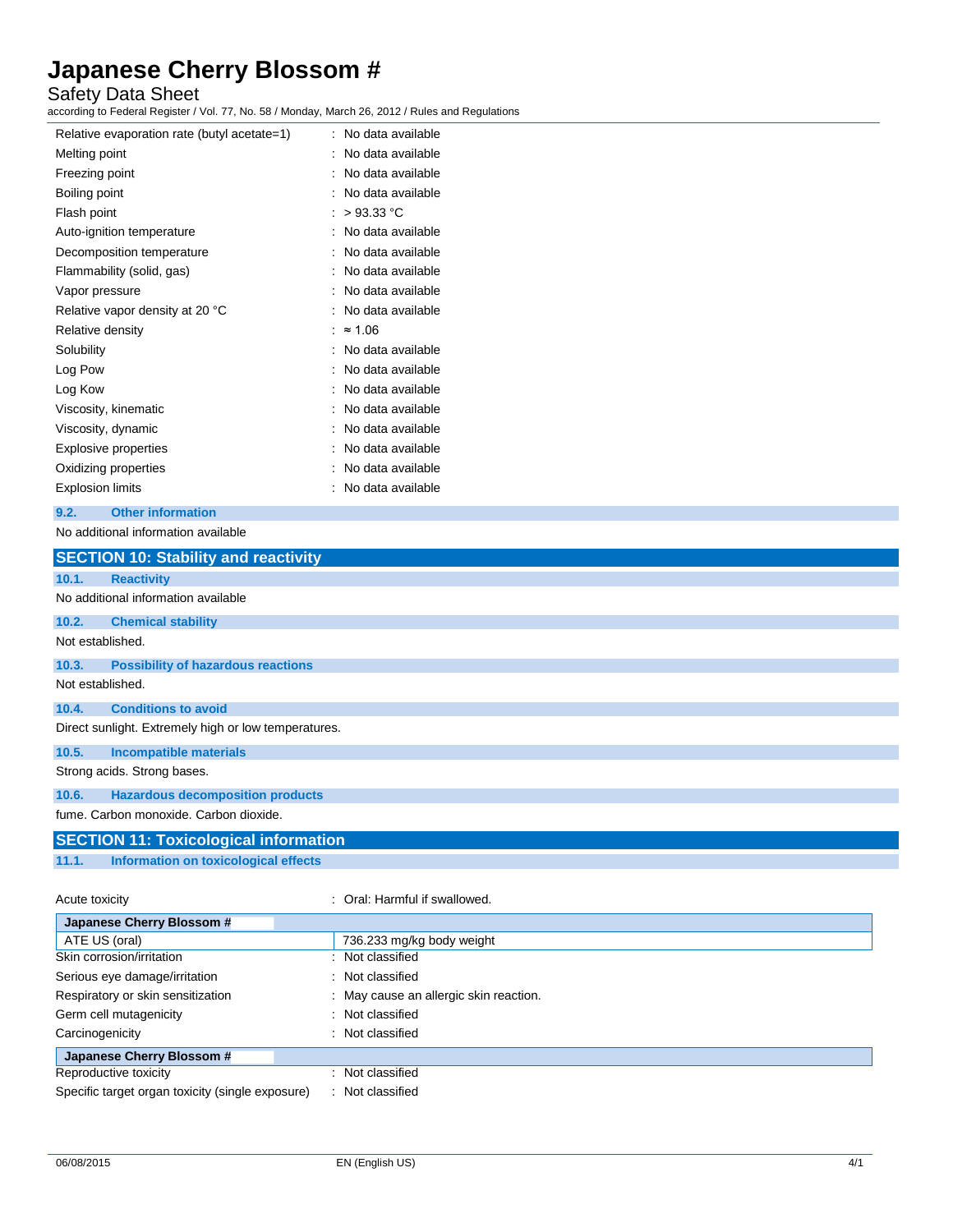Safety Data Sheet

according to Federal Register / Vol. 77, No. 58 / Monday, March 26, 2012 / Rules and Regulations

| Japanese Cherry Blossom #                              |                                                                                           |
|--------------------------------------------------------|-------------------------------------------------------------------------------------------|
| Specific target organ toxicity (repeated<br>exposure)  | : Not classified                                                                          |
| Aspiration hazard                                      | : Not classified                                                                          |
| Potential Adverse human health effects and<br>symptoms | : Based on available data, the classification criteria are not met. Harmful if swallowed. |
| Symptoms/injuries after inhalation                     | : May cause an allergic skin reaction.                                                    |
| Symptoms/injuries after ingestion                      | : Swallowing a small quantity of this material will result in serious health hazard.      |

# **SECTION 12: Ecological information**

**12.1. Toxicity** No additional information available

| 12.2.                                 | <b>Persistence and degradability</b> |                                                      |
|---------------------------------------|--------------------------------------|------------------------------------------------------|
| Japanese Cherry Blossom #             |                                      |                                                      |
| Persistence and degradability         |                                      | Not established.                                     |
| 12.3.                                 | <b>Bioaccumulative potential</b>     |                                                      |
| Japanese Cherry Blossom #             |                                      |                                                      |
| Bioaccumulative potential             |                                      | Not established.                                     |
| 12.4.<br><b>Mobility in soil</b>      |                                      |                                                      |
| No additional information available   |                                      |                                                      |
| 12.5.<br><b>Other adverse effects</b> |                                      |                                                      |
| Effect on ozone layer                 |                                      | $\cdot$                                              |
| Effect on the global warming          |                                      | : No known ecological damage caused by this product. |

| Other information                   | : Avoid release to the environment. |  |
|-------------------------------------|-------------------------------------|--|
|                                     |                                     |  |
| SECTION 13: Dienosal considerations |                                     |  |

|       | <u>ULUTTUR TU. DISPOSAI CONSIGNIQUIS I</u> |                                                                                                                                                                    |  |
|-------|--------------------------------------------|--------------------------------------------------------------------------------------------------------------------------------------------------------------------|--|
| 13.1. | Waste treatment methods                    |                                                                                                                                                                    |  |
|       | Waste disposal recommendations             | : Dispose in a safe manner in accordance with local/national regulations. Dispose of<br>contents/container in accordance with local/national laws and regulations. |  |
|       | Ecology - waste materials                  | : Avoid release to the environment.                                                                                                                                |  |

| <b>SECTION 14: Transport information</b> |                                           |
|------------------------------------------|-------------------------------------------|
| In accordance with DOT                   |                                           |
| Not regulated for transport              |                                           |
| <b>Additional information</b>            |                                           |
| Other information                        | : No supplementary information available. |

#### **ADR**

No additional information available

#### **Transport by sea**

No additional information available

#### **Air transport**

No additional information available

### **SECTION 15: Regulatory information**

### **15.1. US Federal regulations**

All components of this product are listed, or excluded from listing, on the United States Environmental Protection Agency Toxic Substances Control Act (TSCA) inventory.

This product or mixture does not contain a toxic chemical or chemicals in excess of the applicable de minimis concentration as specified in 40 CFR §372.38(a) subject to the reporting requirements of section 313 of Title III of the Superfund Amendments and Reauthorization Act of 1986 and 40 CFR Part 372.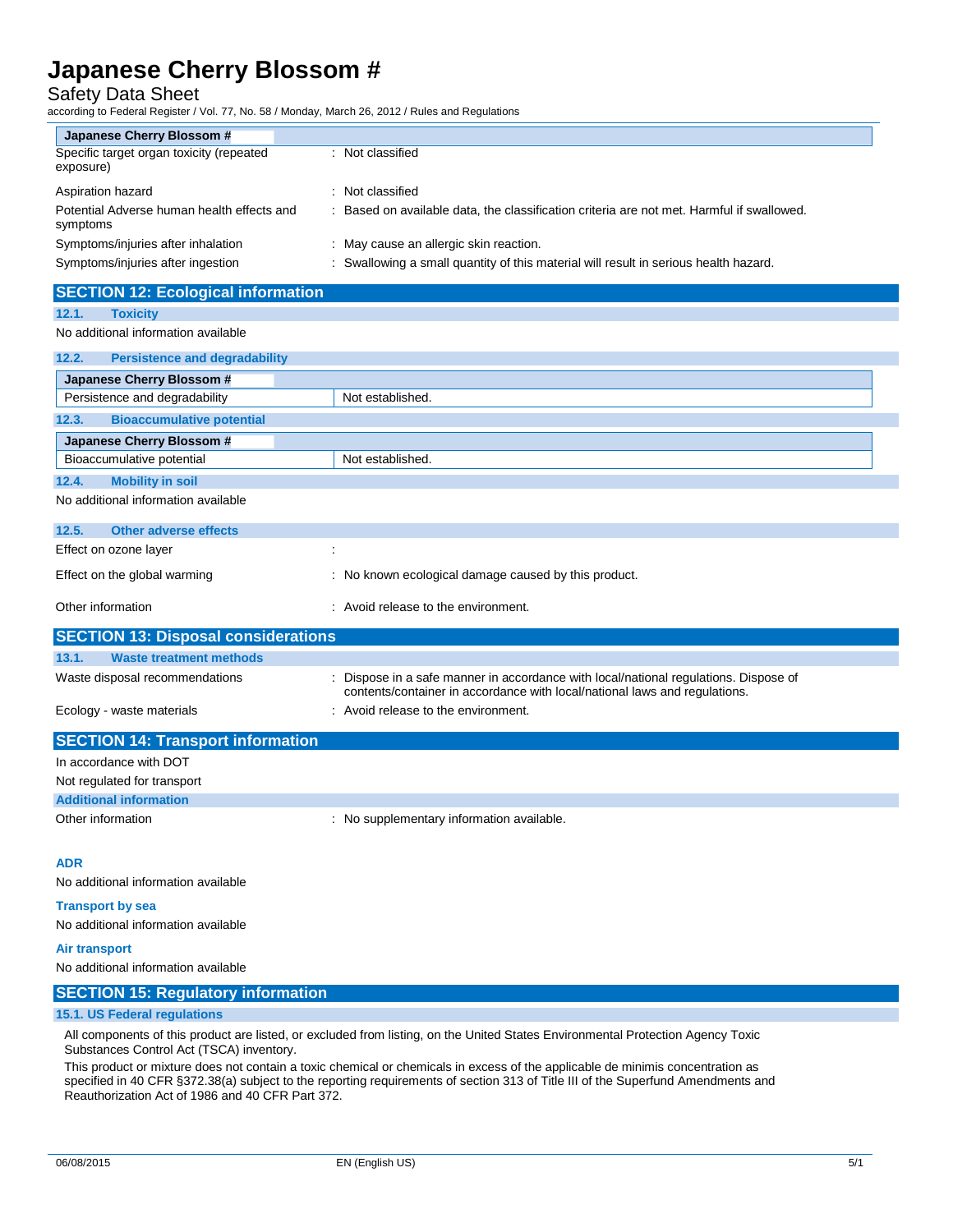Safety Data Sheet

according to Federal Register / Vol. 77, No. 58 / Monday, March 26, 2012 / Rules and Regulations

| 15.2. International regulations                                                                    |                                                                                                    |  |  |  |
|----------------------------------------------------------------------------------------------------|----------------------------------------------------------------------------------------------------|--|--|--|
| <b>CANADA</b>                                                                                      |                                                                                                    |  |  |  |
|                                                                                                    |                                                                                                    |  |  |  |
| Aldehyde C-16 (77-83-8)                                                                            |                                                                                                    |  |  |  |
| Listed on the Canadian DSL (Domestic Sustances List)                                               |                                                                                                    |  |  |  |
| <b>Geraniol (106-24-1)</b>                                                                         |                                                                                                    |  |  |  |
| Listed on the Canadian DSL (Domestic Sustances List)                                               |                                                                                                    |  |  |  |
| Citronellol pure (106-22-9)                                                                        |                                                                                                    |  |  |  |
| Listed on the Canadian DSL (Domestic Sustances List)                                               |                                                                                                    |  |  |  |
| Hexyl salicylate (6259-76-3)                                                                       |                                                                                                    |  |  |  |
| Listed on the Canadian DSL (Domestic Sustances List)                                               |                                                                                                    |  |  |  |
| 2-Hydroxybenzoic acid, benzyl ester (118-58-1)                                                     |                                                                                                    |  |  |  |
| Listed on the Canadian DSL (Domestic Sustances List)                                               |                                                                                                    |  |  |  |
| Butylphenyl methylpropional (80-54-6)                                                              |                                                                                                    |  |  |  |
| Listed on the Canadian DSL (Domestic Sustances List)                                               |                                                                                                    |  |  |  |
| Linalyl acetate (115-95-7)                                                                         |                                                                                                    |  |  |  |
| Listed on the Canadian DSL (Domestic Sustances List)                                               |                                                                                                    |  |  |  |
| acetyl cedrene (32388-55-9)                                                                        |                                                                                                    |  |  |  |
| Listed on the Canadian DSL (Domestic Sustances List)                                               |                                                                                                    |  |  |  |
| Linalool (78-70-6)                                                                                 |                                                                                                    |  |  |  |
| Listed on the Canadian DSL (Domestic Sustances List)                                               |                                                                                                    |  |  |  |
| Hexyl cinnamic aldehyde (101-86-0)                                                                 |                                                                                                    |  |  |  |
| Listed on the Canadian DSL (Domestic Sustances List)                                               |                                                                                                    |  |  |  |
| Benzyl benzoate (120-51-4)                                                                         |                                                                                                    |  |  |  |
| Listed on the Canadian DSL (Domestic Sustances List)                                               |                                                                                                    |  |  |  |
| <b>WHMIS Classification</b>                                                                        | Class D Division 2 Subdivision B - Toxic material causing other toxic effects                      |  |  |  |
|                                                                                                    |                                                                                                    |  |  |  |
| <b>EU-Regulations</b>                                                                              |                                                                                                    |  |  |  |
| Aldehyde C-16 (77-83-8)                                                                            | Listed on the EEC inventory EINECS (European Inventory of Existing Commercial Chemical Substances) |  |  |  |
|                                                                                                    |                                                                                                    |  |  |  |
| <b>Geraniol (106-24-1)</b>                                                                         | Listed on the EEC inventory EINECS (European Inventory of Existing Commercial Chemical Substances) |  |  |  |
|                                                                                                    |                                                                                                    |  |  |  |
| Citronellol pure (106-22-9)                                                                        | Listed on the EEC inventory EINECS (European Inventory of Existing Commercial Chemical Substances) |  |  |  |
|                                                                                                    |                                                                                                    |  |  |  |
| Hexyl salicylate (6259-76-3)                                                                       |                                                                                                    |  |  |  |
|                                                                                                    | Listed on the EEC inventory EINECS (European Inventory of Existing Commercial Chemical Substances) |  |  |  |
| 2-Hydroxybenzoic acid, benzyl ester (118-58-1)                                                     |                                                                                                    |  |  |  |
|                                                                                                    | Listed on the EEC inventory EINECS (European Inventory of Existing Commercial Chemical Substances) |  |  |  |
| Butylphenyl methylpropional (80-54-6)                                                              |                                                                                                    |  |  |  |
| Listed on the EEC inventory EINECS (European Inventory of Existing Commercial Chemical Substances) |                                                                                                    |  |  |  |
| Linalyl acetate (115-95-7)                                                                         |                                                                                                    |  |  |  |
|                                                                                                    | Listed on the EEC inventory EINECS (European Inventory of Existing Commercial Chemical Substances) |  |  |  |
| acetyl cedrene (32388-55-9)                                                                        |                                                                                                    |  |  |  |
| Listed on the EEC inventory EINECS (European Inventory of Existing Commercial Chemical Substances) |                                                                                                    |  |  |  |
| Linalool (78-70-6)                                                                                 |                                                                                                    |  |  |  |
| Listed on the EEC inventory EINECS (European Inventory of Existing Commercial Chemical Substances) |                                                                                                    |  |  |  |
| Hexyl cinnamic aldehyde (101-86-0)                                                                 |                                                                                                    |  |  |  |
|                                                                                                    | Listed on the EEC inventory EINECS (European Inventory of Existing Commercial Chemical Substances) |  |  |  |
| Benzyl benzoate (120-51-4)                                                                         |                                                                                                    |  |  |  |
|                                                                                                    | Listed on the EEC inventory EINECS (European Inventory of Existing Commercial Chemical Substances) |  |  |  |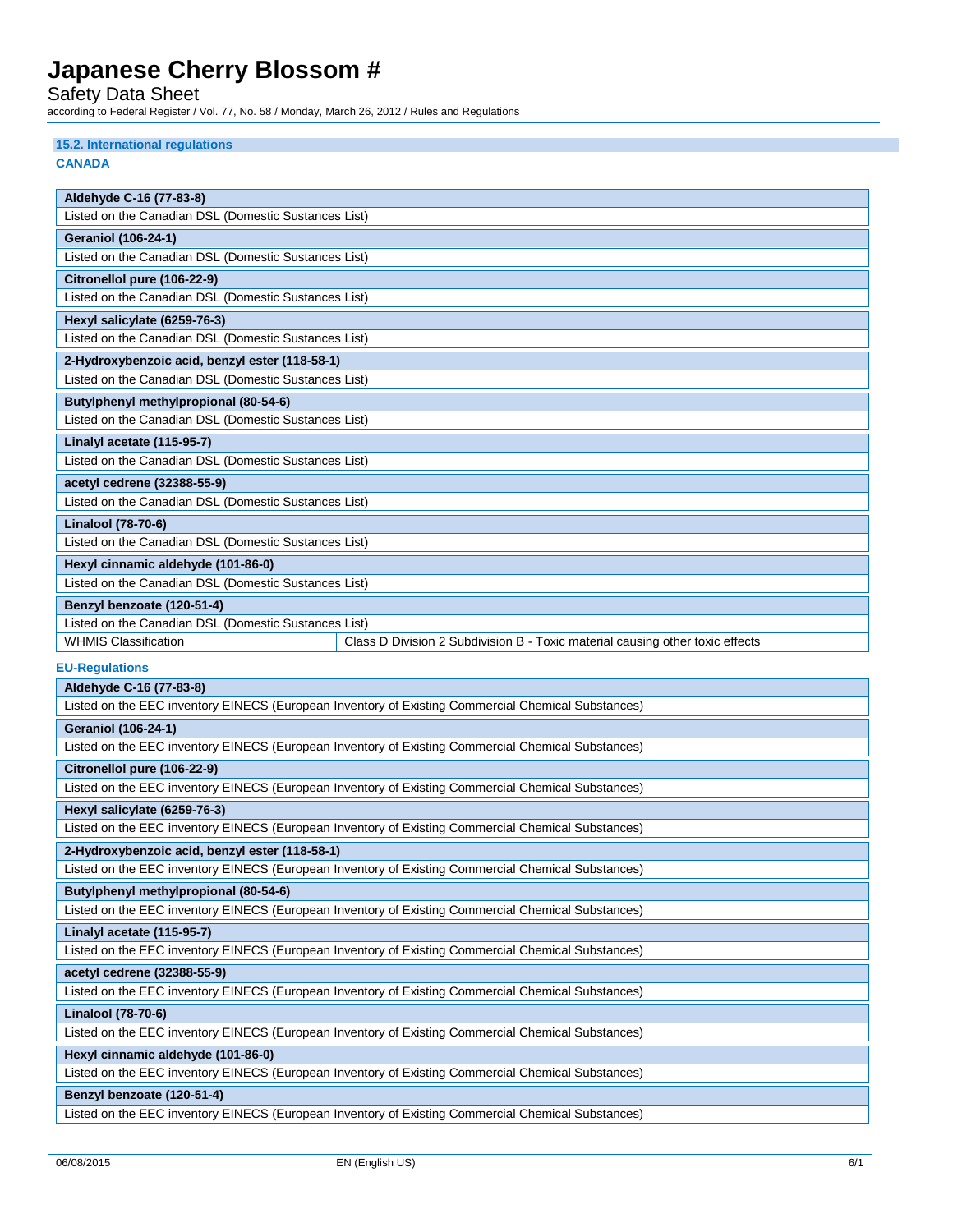Safety Data Sheet

according to Federal Register / Vol. 77, No. 58 / Monday, March 26, 2012 / Rules and Regulations

| Not classified                                                                                                                                                                                                                                                                                                                                                                                                                                                                                                                                             |  |  |  |  |
|------------------------------------------------------------------------------------------------------------------------------------------------------------------------------------------------------------------------------------------------------------------------------------------------------------------------------------------------------------------------------------------------------------------------------------------------------------------------------------------------------------------------------------------------------------|--|--|--|--|
| Classification according to Directive 67/548/EEC [DSD] or 1999/45/EC [DPD]                                                                                                                                                                                                                                                                                                                                                                                                                                                                                 |  |  |  |  |
| 15.2.2.<br><b>National regulations</b>                                                                                                                                                                                                                                                                                                                                                                                                                                                                                                                     |  |  |  |  |
| Aldehyde C-16 (77-83-8)                                                                                                                                                                                                                                                                                                                                                                                                                                                                                                                                    |  |  |  |  |
| Listed on the AICS (Australian Inventory of Chemical Substances)<br>Listed on IECSC (Inventory of Existing Chemical Substances Produced or Imported in China)<br>Listed on the Japanese ENCS (Existing & New Chemical Substances) inventory<br>Listed on the Korean ECL (Existing Chemicals List)<br>Listed on NZIoC (New Zealand Inventory of Chemicals)<br>Listed on PICCS (Philippines Inventory of Chemicals and Chemical Substances)<br>Listed on Turkish inventory of chemical                                                                       |  |  |  |  |
| <b>Geraniol (106-24-1)</b>                                                                                                                                                                                                                                                                                                                                                                                                                                                                                                                                 |  |  |  |  |
| Listed on the AICS (Australian Inventory of Chemical Substances)<br>Listed on IECSC (Inventory of Existing Chemical Substances Produced or Imported in China)<br>Listed on the Japanese ENCS (Existing & New Chemical Substances) inventory<br>Listed on the Korean ECL (Existing Chemicals List)<br>Listed on NZIoC (New Zealand Inventory of Chemicals)<br>Listed on PICCS (Philippines Inventory of Chemicals and Chemical Substances)<br>Listed on INSQ (Mexican national Inventory of Chemical Substances)<br>Listed on Turkish inventory of chemical |  |  |  |  |
| Citronellol pure (106-22-9)                                                                                                                                                                                                                                                                                                                                                                                                                                                                                                                                |  |  |  |  |
| Listed on the AICS (Australian Inventory of Chemical Substances)<br>Listed on IECSC (Inventory of Existing Chemical Substances Produced or Imported in China)<br>Listed on the Japanese ENCS (Existing & New Chemical Substances) inventory<br>Listed on the Korean ECL (Existing Chemicals List)<br>Listed on NZIoC (New Zealand Inventory of Chemicals)<br>Listed on PICCS (Philippines Inventory of Chemicals and Chemical Substances)<br>Listed on INSQ (Mexican national Inventory of Chemical Substances)<br>Listed on Turkish inventory of chemical |  |  |  |  |
| Hexyl salicylate (6259-76-3)                                                                                                                                                                                                                                                                                                                                                                                                                                                                                                                               |  |  |  |  |
| Listed on the AICS (Australian Inventory of Chemical Substances)<br>Listed on IECSC (Inventory of Existing Chemical Substances Produced or Imported in China)                                                                                                                                                                                                                                                                                                                                                                                              |  |  |  |  |
| Listed on the Japanese ENCS (Existing & New Chemical Substances) inventory<br>Listed on the Korean ECL (Existing Chemicals List)<br>Listed on NZIoC (New Zealand Inventory of Chemicals)<br>Listed on PICCS (Philippines Inventory of Chemicals and Chemical Substances)<br>Listed on Turkish inventory of chemical                                                                                                                                                                                                                                        |  |  |  |  |
| 2-Hydroxybenzoic acid, benzyl ester (118-58-1)                                                                                                                                                                                                                                                                                                                                                                                                                                                                                                             |  |  |  |  |
| Listed on the AICS (Australian Inventory of Chemical Substances)<br>Listed on IECSC (Inventory of Existing Chemical Substances Produced or Imported in China)<br>Listed on the Japanese ENCS (Existing & New Chemical Substances) inventory<br>Listed on the Korean ECL (Existing Chemicals List)<br>Listed on NZIoC (New Zealand Inventory of Chemicals)<br>Listed on PICCS (Philippines Inventory of Chemicals and Chemical Substances)<br>Listed on INSQ (Mexican national Inventory of Chemical Substances)<br>Listed on Turkish inventory of chemical |  |  |  |  |
| Butylphenyl methylpropional (80-54-6)                                                                                                                                                                                                                                                                                                                                                                                                                                                                                                                      |  |  |  |  |
| Listed on the AICS (Australian Inventory of Chemical Substances)<br>Listed on IECSC (Inventory of Existing Chemical Substances Produced or Imported in China)<br>Listed on the Japanese ENCS (Existing & New Chemical Substances) inventory<br>Listed on the Korean ECL (Existing Chemicals List)<br>Listed on NZIoC (New Zealand Inventory of Chemicals)<br>Listed on PICCS (Philippines Inventory of Chemicals and Chemical Substances)<br>Listed on INSQ (Mexican national Inventory of Chemical Substances)<br>Listed on Turkish inventory of chemical |  |  |  |  |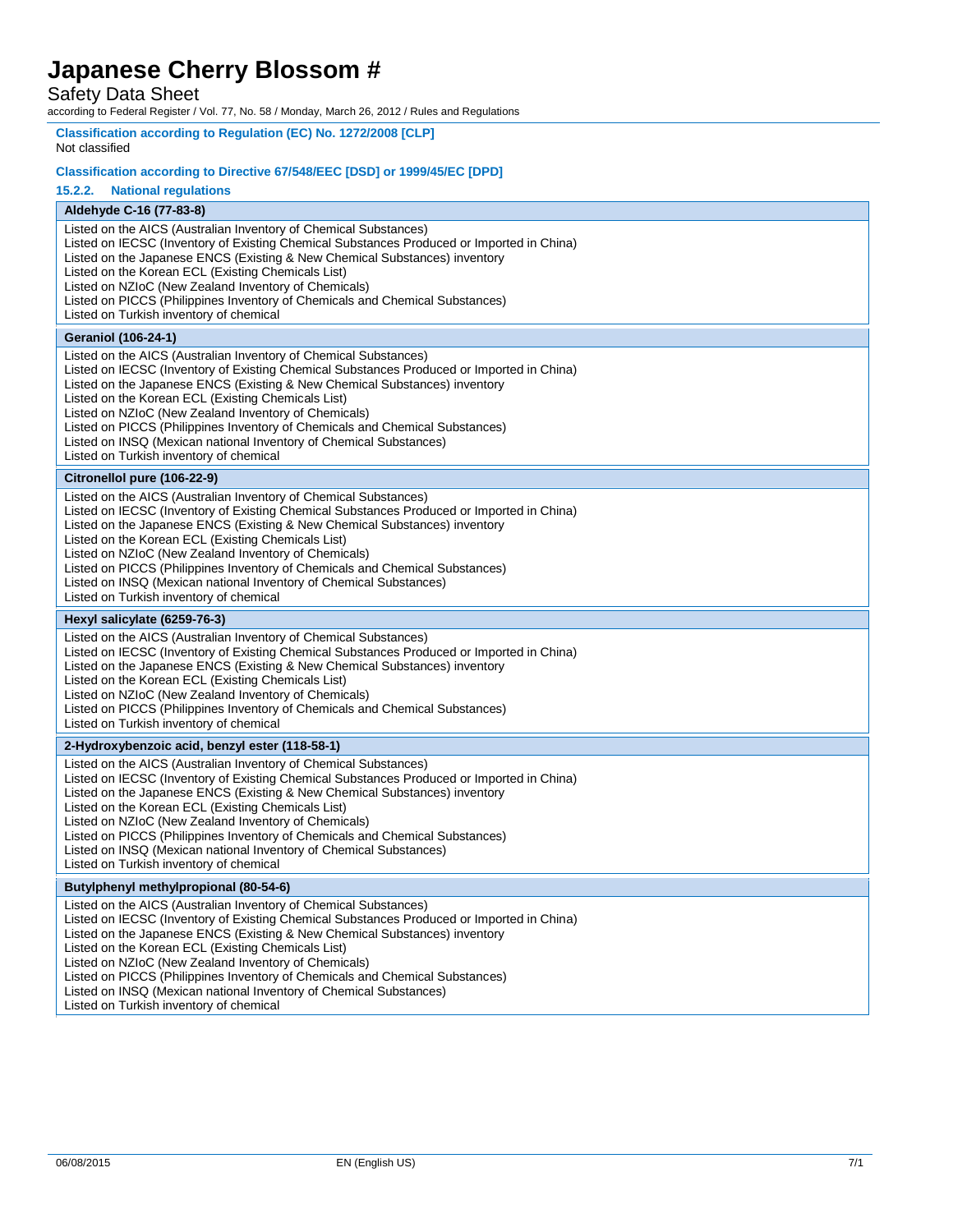# Safety Data Sheet

according to Federal Register / Vol. 77, No. 58 / Monday, March 26, 2012 / Rules and Regulations

| Linalyl acetate (115-95-7)                                                                                                                                                                                                                                                                                                                                                                                                                                                                                                                                                                                                   |
|------------------------------------------------------------------------------------------------------------------------------------------------------------------------------------------------------------------------------------------------------------------------------------------------------------------------------------------------------------------------------------------------------------------------------------------------------------------------------------------------------------------------------------------------------------------------------------------------------------------------------|
| Listed on the AICS (Australian Inventory of Chemical Substances)<br>Listed on IECSC (Inventory of Existing Chemical Substances Produced or Imported in China)<br>Listed on the Japanese ENCS (Existing & New Chemical Substances) inventory<br>Listed on the Korean ECL (Existing Chemicals List)<br>Listed on NZIoC (New Zealand Inventory of Chemicals)<br>Listed on PICCS (Philippines Inventory of Chemicals and Chemical Substances)<br>Listed on INSQ (Mexican national Inventory of Chemical Substances)<br>Listed on Turkish inventory of chemical                                                                   |
| acetyl cedrene (32388-55-9)                                                                                                                                                                                                                                                                                                                                                                                                                                                                                                                                                                                                  |
| Listed on the AICS (Australian Inventory of Chemical Substances)<br>Listed on IECSC (Inventory of Existing Chemical Substances Produced or Imported in China)<br>Listed on the Japanese ENCS (Existing & New Chemical Substances) inventory<br>Listed on the Korean ECL (Existing Chemicals List)<br>Listed on NZIoC (New Zealand Inventory of Chemicals)<br>Listed on PICCS (Philippines Inventory of Chemicals and Chemical Substances)<br>Listed on INSQ (Mexican national Inventory of Chemical Substances)<br>Listed on Turkish inventory of chemical                                                                   |
| Linalool (78-70-6)                                                                                                                                                                                                                                                                                                                                                                                                                                                                                                                                                                                                           |
| Listed on the AICS (Australian Inventory of Chemical Substances)<br>Listed on IECSC (Inventory of Existing Chemical Substances Produced or Imported in China)<br>Listed on the Japanese ENCS (Existing & New Chemical Substances) inventory<br>Listed on the Korean ECL (Existing Chemicals List)<br>Listed on NZIoC (New Zealand Inventory of Chemicals)<br>Listed on PICCS (Philippines Inventory of Chemicals and Chemical Substances)<br>Listed on INSQ (Mexican national Inventory of Chemical Substances)<br>Listed on Turkish inventory of chemical                                                                   |
| Hexyl cinnamic aldehyde (101-86-0)                                                                                                                                                                                                                                                                                                                                                                                                                                                                                                                                                                                           |
| Listed on the AICS (Australian Inventory of Chemical Substances)<br>Listed on IECSC (Inventory of Existing Chemical Substances Produced or Imported in China)<br>Listed on the Japanese ENCS (Existing & New Chemical Substances) inventory<br>Listed on the Korean ECL (Existing Chemicals List)<br>Listed on NZIoC (New Zealand Inventory of Chemicals)<br>Listed on PICCS (Philippines Inventory of Chemicals and Chemical Substances)<br>Listed on Turkish inventory of chemical                                                                                                                                         |
| Benzyl benzoate (120-51-4)                                                                                                                                                                                                                                                                                                                                                                                                                                                                                                                                                                                                   |
| Listed on the AICS (Australian Inventory of Chemical Substances)<br>Listed on IECSC (Inventory of Existing Chemical Substances Produced or Imported in China)<br>Listed on the Japanese ENCS (Existing & New Chemical Substances) inventory<br>Listed on the Japanese ISHL (Industrial Safety and Health Law)<br>Listed on the Korean ECL (Existing Chemicals List)<br>Listed on NZIoC (New Zealand Inventory of Chemicals)<br>Listed on PICCS (Philippines Inventory of Chemicals and Chemical Substances)<br>Listed on INSQ (Mexican national Inventory of Chemical Substances)<br>Listed on Turkish inventory of chemical |

### **15.3. US State regulations**

California Proposition 65 - This product does not contain any substances known to the state of California to cause cancer and/or reproductive harm

### **SECTION 16: Other information**

Other information in the contract of the contract of the contract of the contract of the contract of the contract of the contract of the contract of the contract of the contract of the contract of the contract of the contr